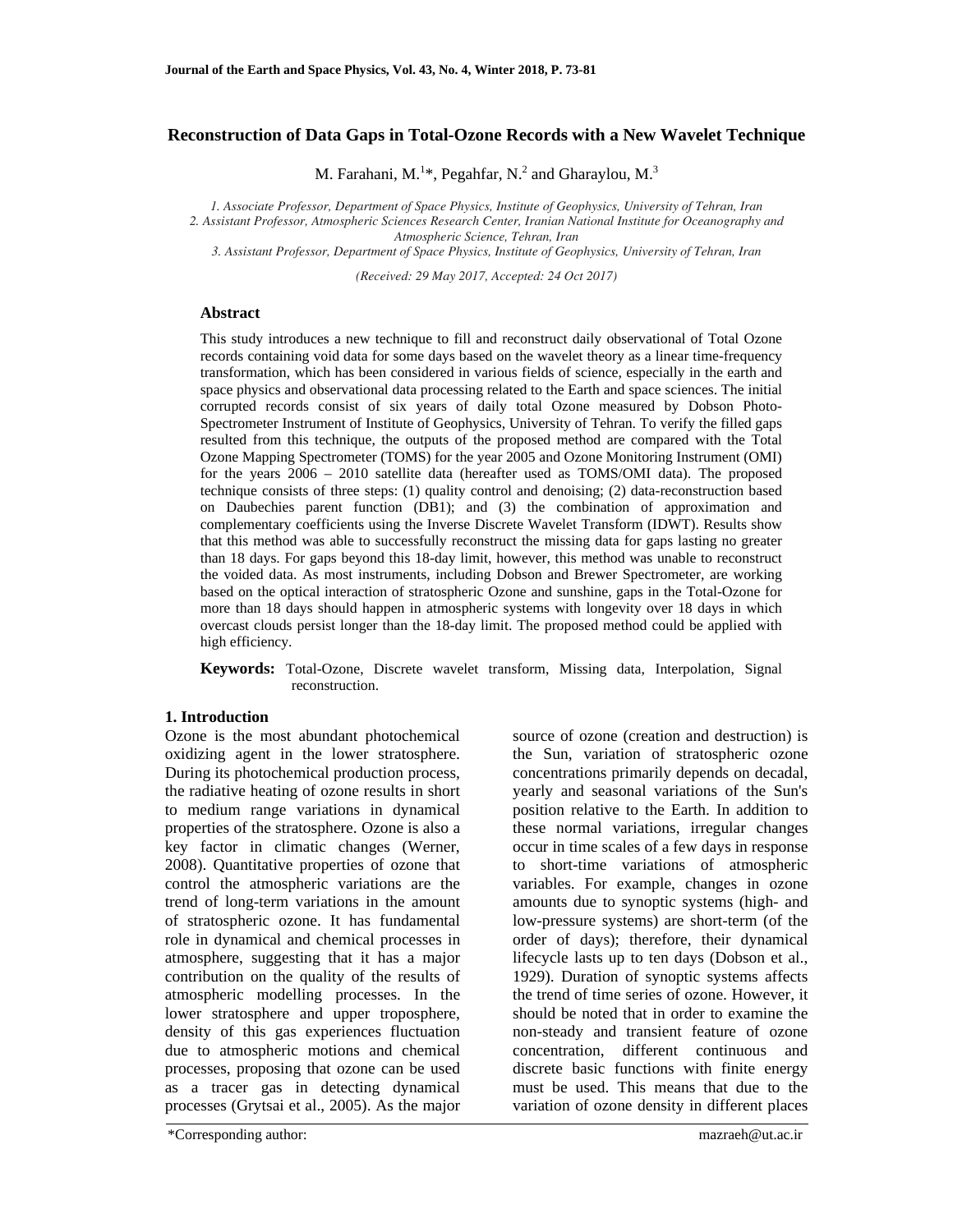(different wavelength), a single wavelength (Fourier transform) could not describe the ozone concentration. In this regard, instead of Fourier transform method that adopts sinusoidal stationary mode, a wavelet transform method with its special characteristics of ability to demonstrate non stationary properties of signals can be used.

Application of wavelet theory to data analysis in different scientific fields has been considerably increased. For example, Candes and Donoho (2002), Donoho and Johnstone (1998), Hall and Penev (2004) and Genovese and Wasserman (2005) have established the application of the wavelet method to signal analysis in various fields. This theory has also been introduced and applied in various meteorological studies. Among them, the time-series analysis of soil changes (Lark and Webster, 2001), examination of the relationship between rainfall and runoff (Labat et al., 2001), simulation of photochemical reactions (Heidarinasab et al., 2004), hurricane boundary layer studies (e.g. Zhu et al., 2010), mountain waves (Woods and Smith, 2010), Elniño Southern Oscillation (ENSO) model validation (Stevenson et al., 2010), continuous wavelet analysis for meteorological data (Wang and Lu, 2010) and drought forecasting (Ozger et al., 2012) can be named.

In atmospheric ozone studies, the results of study of Echer (2004) can be mentioned in which the Meyer wavelet method was employed as a band-pass filter for monthly ozone data to study the solar cycle variations and ENSO phenomena. Werner (2008) also applied the wavelet theory to study the ozone variability with latitudes. One of the problems that challenged scientists in the study of ozone layer is missing data in their records. Therefore, the main purpose of the present study is to introduce and examine an optimized method to reconstruct the missing data. The motivation comes from the filling gaps in ozone data used by Farahani et al. (2012b). They showed that the Spline interpolation method provides an acceptable degree of agreement between the interpolated and observed ozone data (it will be discussed later). They demonstrated that the Spline method has the biggest error in filling gaps that last for more than five days.

In this study, the six-year (2005–2010) Total-

Ozone daily measured with Dobson spectrometer in the Institute of Geophysics, University of Tehran, is used as the raw data with many gaps in it and the gaps in it are filled by the proposed method. For validation of the suggested technique, the satellite data of World Ozone and Ultraviolet Radiation Data Centre (WOUDC) were used.

# **2. Wavelet Theory: Definitions and Properties**

One of the substantial characteristics of the wavelet transform is its ability in local analysis of the non-stationary signals. Fourier transform lacks this feature for nonstationary signals. These advantages of specifying the location (temporal or spatial) of the discontinuity in a signal is done by the wavelet transform technique accurately. Therefore, the wavelet transform is considered as a prevailing tool in expressing the signals properties.

Theoretically, wavelet is a set of functions used to decompose a continuous signal into its frequencies components, where the resolution of each frequency is proportional to its scale. However, wavelet transform is decomposition of a function based on wavelet functions. The wavelets, known as daughter wavelets, are the transferred and scaled samples of a function (mother wavelet) with a finite length and a highly damped oscillation. Some examples of mother wavelet are Meyer, Morlet, Mexican Hat and Haar. The wavelet transform transfers a time series to frequency domain (using basis functions) and then represents the time series in different time and scales. The continuous transform of wavelet is defined as (Gencay et al. 2002):

$$
w(u,s) = \int_{-\infty}^{\infty} x(t) \psi_{u,s}(t) dt,
$$
 (1)

where  $x(t)$  is the basis function and the mother wavelet  $\psi_{u,s}$  is defined as:

$$
\psi_{u,s}(t) = \frac{1}{\sqrt{s}} \psi(\frac{t-u}{s}).
$$
\n(2)

Here,  $\psi_{u,s}$  is a function of two continuous variables of u and s. Variable s is the wavelet size parameter, while u indicates the location of the wavelet. By changing these variables, the wavelet transform is able to decompose a time series in different time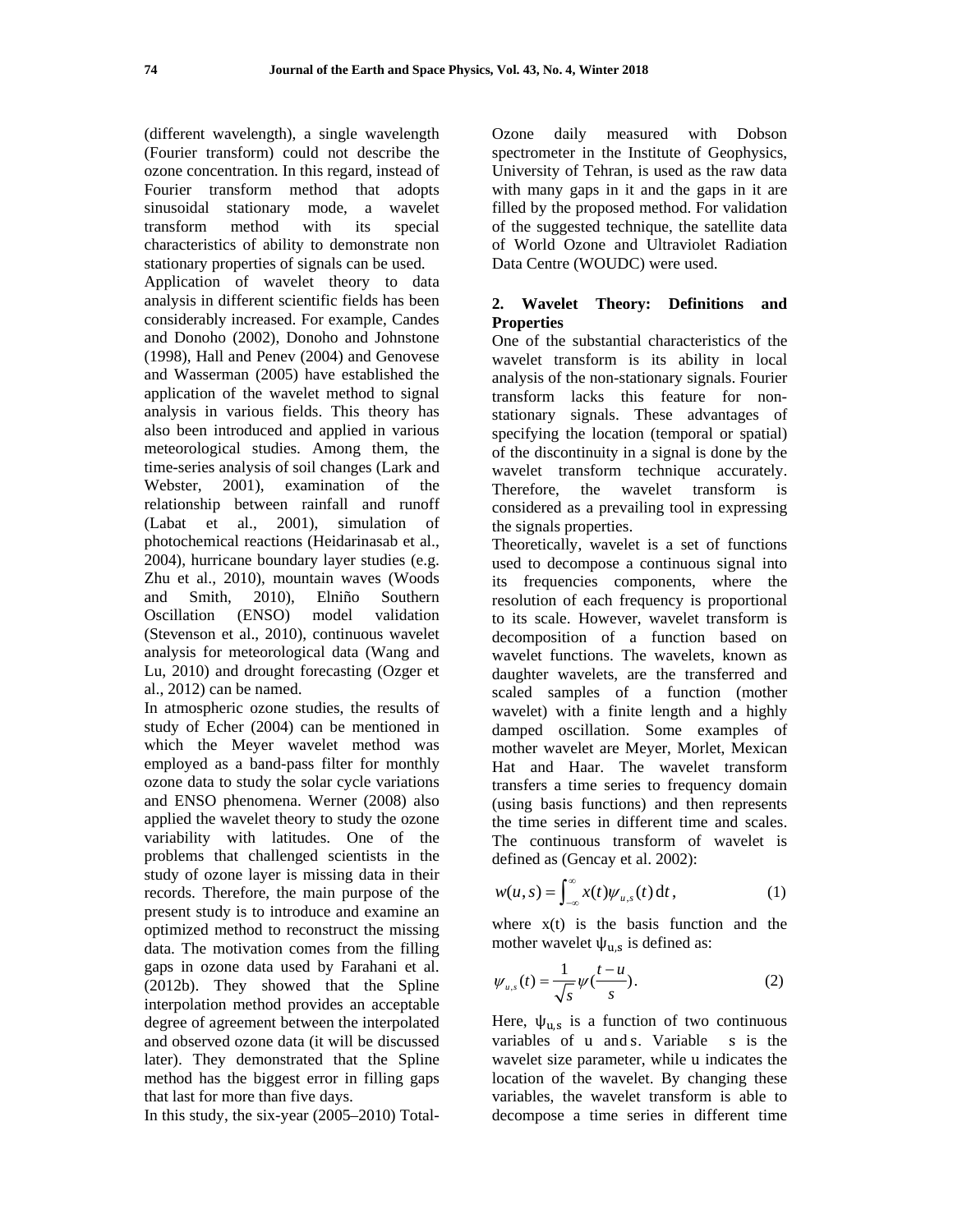scales. When the time series is discrete, a discrete mother wavelet should be used (for example, Haar or Daubechies approach). In general, the discrete mother wavelet has the following form:

$$
\psi_{j,k} = 2^{j/2} \psi(2^j - k), \quad j, k \in \mathbb{Z}
$$
 (3)

where  $k$  is the location of the wavelet and  $j$  is its size. For example, if  $j$  increases, the wavelet size decreases, while its scale and time resolution increases. In general, the coeff ficients of d discrete wa velet transf form (DWT;  $d_{j,k}$ ) are obtained from internal multiplication of the time series  $x(t)$  by the mother wavelet  $\psi_{j,k}$ :

$$
d_{j,k} = = \int x(t)\psi_{j,k}(t) dt.
$$
 (4)

Mallat (1989) outlined the wavelet theory based on multi-resolution decomposition of a time series. In this theory, a time series can be decomposed into two parts, one part is devoted to the approximations and the other involves the complementaries. In this case, in addition to mother wavelet, another basic function approximations is required. that can accommodate the

$$
\phi_{j,k} = 2^{j/2} \phi(2^j - k), \quad j, k \in \mathbb{Z}
$$
 (5)

The quadratically integrable function of  $g(t) \in L^2(R)$  can be shown using a parent wavelet and a scalar:

$$
g(t) = \sum c_j(k)\phi_{c_j,k}(t) + \sum_{k} \sum_{j=j}^{\infty} c_j(k)\psi_{c_j,k}(t), \quad (6)
$$

where  $\sum c_j(k) \phi_{c_j,k}(t)$  is the approximation term or the flattened component of the time series, and  $\sum \sum c_j(k) \psi_{c_j,k}(t)$  expresses the noise in the t time series. *k j*=*j* 80  $\overline{a}$ 

### 3. Methodology

 $N$ ,  $51^{\circ}$   $23'$  E and 1418.6 meters above the sea In the present study, six years of daily column Total-Ozone data over the city of Tehran, measured with Dobson instrument located at the Institute of Geophysics (35° 44' level) were used as the raw data. The data set consists of average daily measured Total-Ozone of 2005 to 2010, while the OMI data were used after statistical quality control as our target objective or standard values. The time series and annual trends of the satellite and Dobson spectrometer data are plotted in Figure 1.

A nine-degree polynomial is overlapped to both data (observation and TOMS/OMI data) sets to illustrate the trend of the Total-Ozone variation from  $2005$  to  $2010$  (Figure 1). It also shows discontinuity in both Dobson measured and TOMS/OMI data sets with 2 major data lacks indicated with red circles. To expose more features of the data, monthly averaged values of Dobson and TOMS/OMI data sets are plotted in Figure 2. It shows (as expected) that the maximum concentrations of ozone occur in February, March and April, while the minimum values belong to October and Novemb ber.



Figure 1. Time series of the Total-Ozone measured by Dobson instrument (top panel) and TOMS/OMI satellite (bottom panel) from 2005 to 2010. Thin red lines, show the trend line. The longest data gaps are marked by the red circles.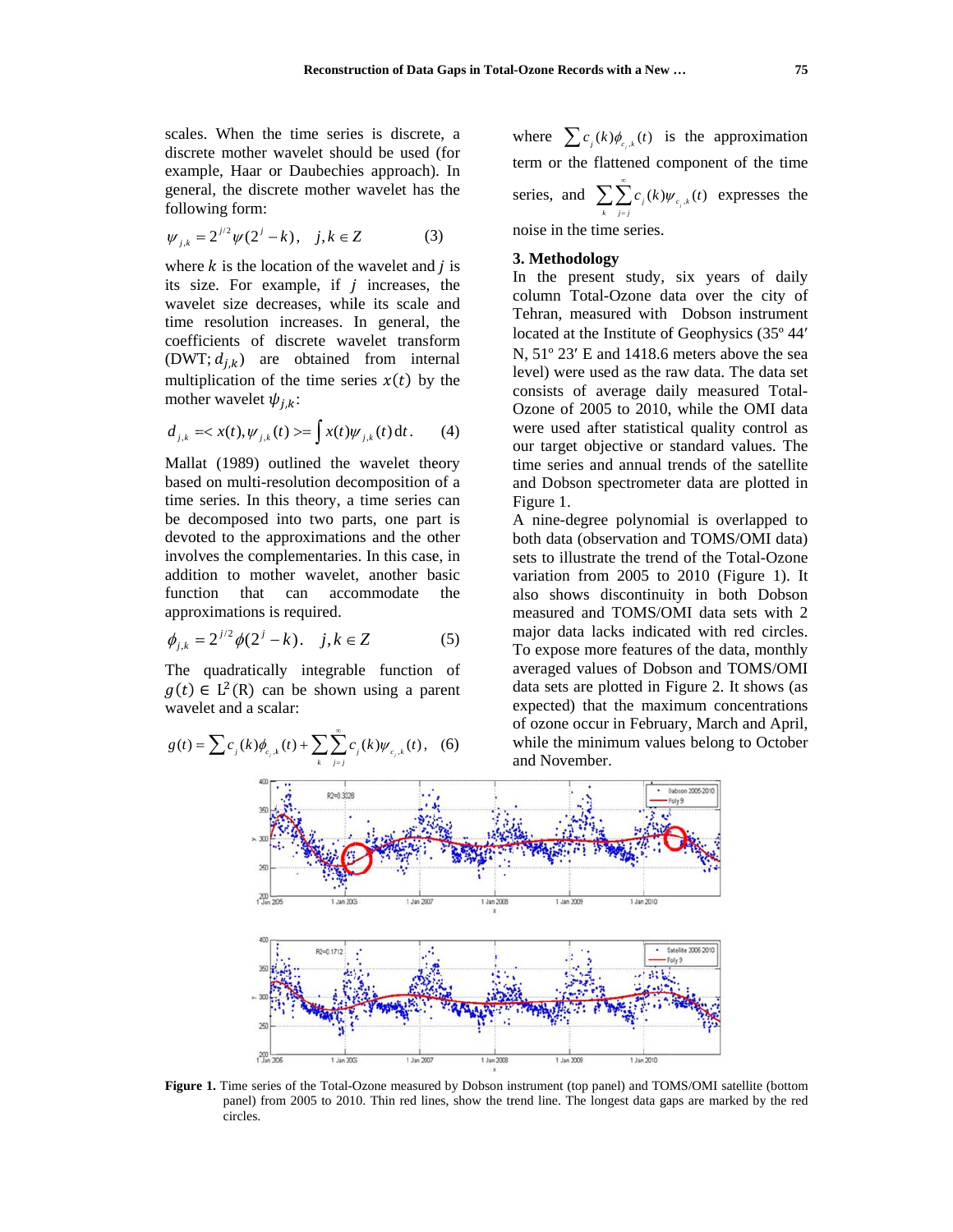

Figure 2. Monthly averaged values of Dobson (top panel) and TOMS/OMI satellite data (bottom panel).

Here we reconstruct the Dobson missing Total-Ozone data including two major parts (48 days in 2010 and 31 days in 2006) along with other gaps of lesser duration and compare the results with the satellite data as our reference. These long gaps are due to the calibration/intercomparison and technical problems of Dobson instrument during those years.

As the reconstructed values ultimately will be compared with the TOMS/OMI satellite data, the time overlap between Dobson and TOMS/OMI satellite data should be specified at the first step. Therefore, calendars of the missing data for both data sets were tabulated.

It would be informative to have the knowledge of the correlation between the satellite and Dobson data. To do so, coefficients determination have been calculated for each season over the whole period of study based on the R-squared values (Table 1). Table 1 reveals that the maximum  $R^2$  is during winter, while the minimum value is in summer. The maximum value is obtained for autumn 2010  $(R<sup>2</sup> = 0.9623)$  and the minimum  $R<sup>2</sup>$  value is found in 2005 ( $R^2 = 0.0596$ ).

| Year<br><b>Season</b> | 2005   | 2006   | 2007   | 2008   | 2009   | 2010   |
|-----------------------|--------|--------|--------|--------|--------|--------|
| Autumn                | 0.0596 | 0.6608 | 0.7877 | 0.9505 | 0.9169 | 0.9623 |
| Winter                | 0.6071 | 0.1949 | 0.8932 | 0.8861 | 0.9538 | 0.9384 |
| Spring                | 0.5312 | 0.7273 | 0.8938 | 0.7586 | 0.9365 | 0.8630 |
| Summer                | 0.3692 | 0.1018 | 0.2057 | 0.7127 | 0.6116 | 0.5868 |

Table 1. Determination coefficient  $(R^2)$  between Dobson and TOMS/OMI for seasons of 2005-2010.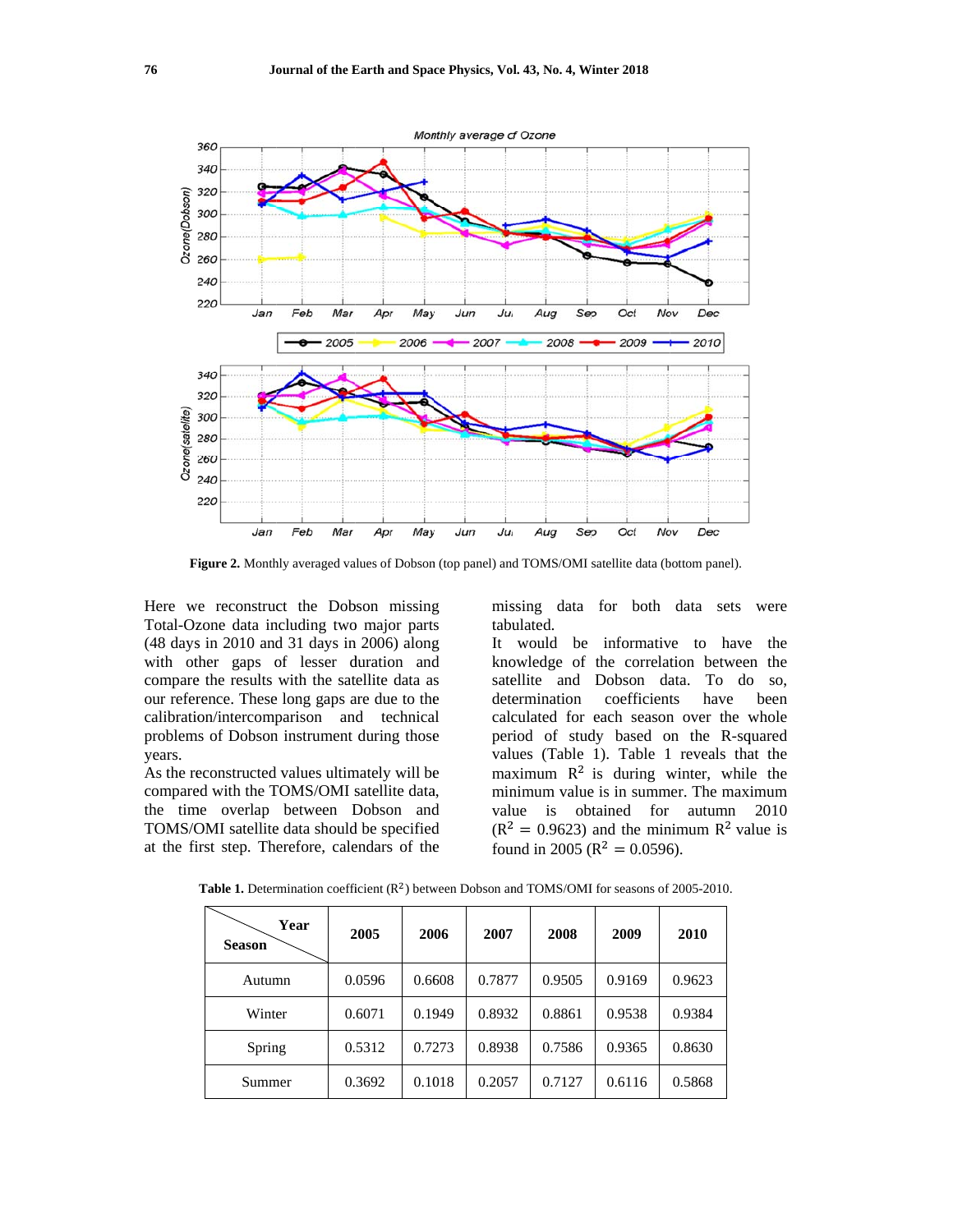In order to have some primary information about our data and general idea about nature of records including the missing data, the efficiency of some ordinary interpolation methods to fill the data gaps are evaluated. These methods include "Nearest Neighbor", "Linear", "Spline" and "Piecewise Cubic Hermite Interpolating Polynomial (PCHIP)". concluding For and evaluating the productivity quality with regards to the accuracy of each method, the index of agreement for each year has been computed. The index of agreement is defined as:

$$
IOA = 1 - \frac{\sum_{i} (O_i - P_i)^2}{\sum_{i} (O_i - \overline{O} + |P_i - \overline{O}|)^2},
$$
(7)

where  $P$  is the interpolated value,  $O$  is the observed value and subscript  $i$  stands for sequential sampling index.  $O$  represents the average value of observations. The greater the values of this index relative to 0.5, the better are the results achieved for  $P$  by the applied method (Willmott, 1981).

Farahani et al. (2012a) have examined the poor performance of each interpolation method over the longer-duration gaps. They concluded that PCHIP method produces the highest index of agreement.

### 4. Results

The process of computation consists of two steps: 1- Data denoising, and 2- data reconstruction. The details of these two steps are presented as follows.

### 4.1. Data Denoising

Results of the first step (section 3) indicate that both original data sets from Dobson instrument and TOMS/OMI satellite have acceptable degree of scattering. Therefore, the comparison of reconstructed data with the original satellite data may impact the errors. In many cases, some pre-processing operations on the original data set are required before the main interpolation process. Denoising of data is one of those preprocessing calculation. Results of examining different methods show that the Gaussian Function produces the best line fit to the available data. The best degree of Gaussian fitted functions to denoise the Dobson and satellite Total-Ozone data for each year are listed in Table 2. The best fitted Gaussian functions to the signals along with the data sets from Dobson and TOMS/OMI satellite are plotted in Figure 3 (for 2005 to 2007) and Figure 4 (for 2008 to 2010).



Table 2. Degrees of Gaussian function to denoise Dobson and TOMS/OMI records.

Figure 3. The best fitted Gaussian function to denoise the Dobson signal (left) and the satellite signal (right) during 2005 (top), 2006 (middle) and 2007 (bottom). The x axis displays the days of the year.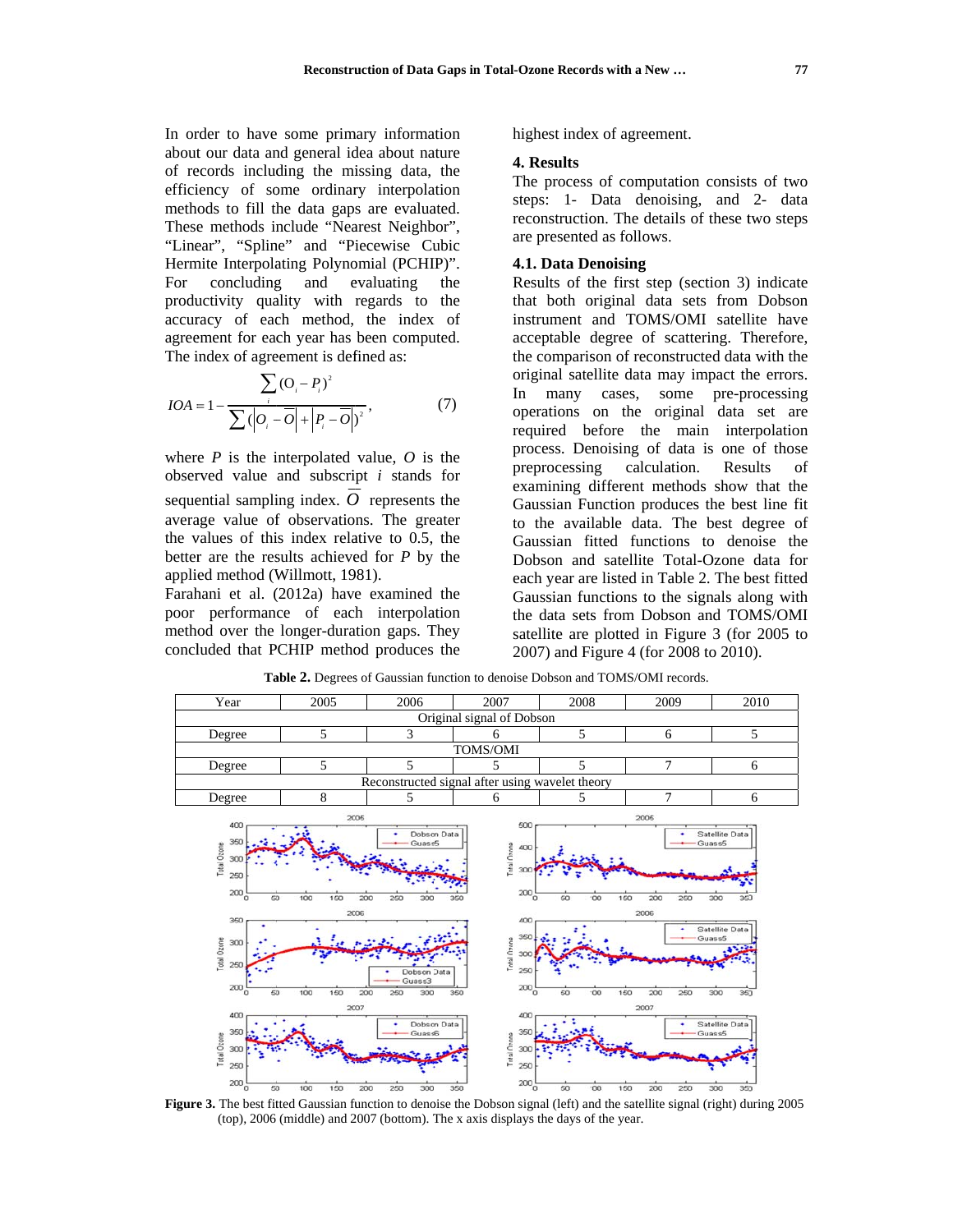

Figure 4. The same as Figure 3, but for 2008 (top panel), 2009 (middle) and 2010 (bottom).

# 4.2. Data Reconstruction Using Wavelet **Transform Technique**

Discrete Wavelet Transform of a signal results in transforming the signal into a set of approximation and complementary terms. The derived coefficients approximately represent the most of the features of the signals but with noises modulated on the main signals. Therefore, a threshold value is defined to filter out the noises imbedded in the coefficients. This filtering process leads to a new set of coefficients. Then an Inverse Discrete Wavelet Transform (hereafter DWT) is performed using the new wavelet coefficients and the previous approximation coefficients to get the same number of samples.

Beginning with DWT of the original signal of year 2005 (Figure 5-a) and based on Daubechies mother function (Figure 5-b) the approximation and complementary coefficients are calculated. Results of the decomposition process of the original signal for year 2005 leading to approximation and complementary coefficients are plotted in Figures 5-c and 5-d.

As the achieved coefficients in this way are representatives of the original signal, every operation on them is similar to the operation on the original signal. Innovation of the present study is from here on, where according to the signals and the calculated coefficients we are facing sectors in them which lack definite values for coefficients. To this end, the approximation and complementary coefficients have been denoised by applying a threshold value based on the largest measured values of the Total-Ozone in the corresponding signal. The approximation and complementary coefficients were interpolated, following the work of Farahani et al. (2012a). They obtained the best ordinary interpolation method to fill gaps in Total-Ozone data set. According to their results for the vears 2005– 2010, the best interpolation method was found to be Spline, and PCHIP, respectively.

Farahani et al. (2012a) used some methods of interpolation for filling the gaps of total ozone for the same period as in this study. The poor quality of results urged us to apply a rather complicated interpolation method in approximation and complementary coefficients for the considered period. Ultimately, the revised original signals were derived based on the reconstructed coefficients using Inverse Discrete Wavelet Transform. The outcome of this modified signal of 2005 is plotted in Figure 5-e. For comparison, the observed Total-Ozone signals measured by TOMS/OMI satellite are superimposed in Fig  $5-e.$ Similar computations were carried out for years 2006–2010. To indicate the consistency between reconstructed signals and reference signal (measured signals by TOMS/OMI satellite), the index of agreement is evaluated. Resulted values of this index for two signals are presented in Table 3.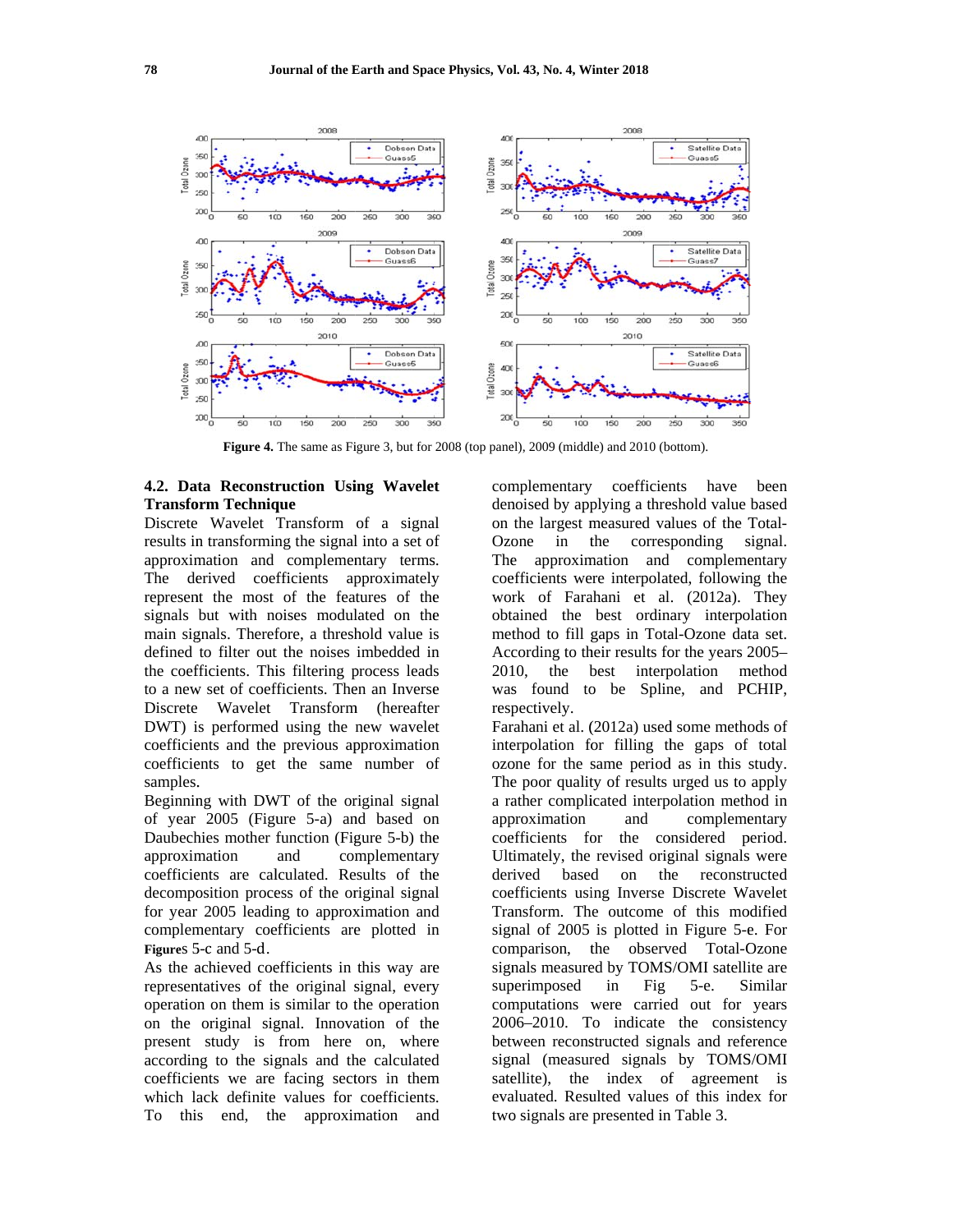

Figure 5. Different steps of application of wavelet transform and inverse wavelet transform. (a) Original Dobson signal for 2005, (b) mother wavelet (Db1), (c) approximation coefficients, (d) complementary coefficients and (e) reconstructed signal (after interpolation), as well as the signal measured by the satellite at the same time for year 2005.

| Year                | 2005   | 2006   | 2007   | 2008   | 2009   | 2010   |
|---------------------|--------|--------|--------|--------|--------|--------|
| IOA                 |        |        |        |        |        |        |
| Before using        |        |        |        |        |        |        |
| wavelet             | 0.8214 | 0.3755 | 0.7718 | 0.3928 | 0.7996 | 0.8566 |
| <b>IOA</b>          |        |        |        |        |        |        |
| After using wavelet | 0.9832 | 0.9128 | 0.9518 | 0.9602 | 0.9859 | 0.9533 |

Table 3. Index of agreement between the reconstructed and TOMS/OMI records.

The degree of the Gaussian functions fitted to the original signal (with gaps) and the reconstructed one (resulted by applying the wavelet transform to the original signal) are similar for 2007, 2008 and 2010, although they have different Gaussian coefficients (Table 2). To illustrate this issue, the two Gaussian functions fitted on both signals (original and reconstructed) for each year are plotted in Figure 6. This figure shows that there is an acceptable agreement between two trends during 2007, 2008 and 2009 and for the others are reasonable. As we remember, in 2006 there is the biggest gap of data between all records (48 days), and reconstructing the record of this year with IOA of 0.9128 shows the ability of this method to make up the gaps. Reminding the readers that IOA of this year before filling the gaps is about 0.3 and changing this value to about 0.9 is remarkable. For year 2010 with second biggest gap (31 days) in it, the situation is a little different, although the IOA after reconstruction is quite good (about 0.9), but before filling the gaps, the IOA had an acceptable value too. Variation of IOA for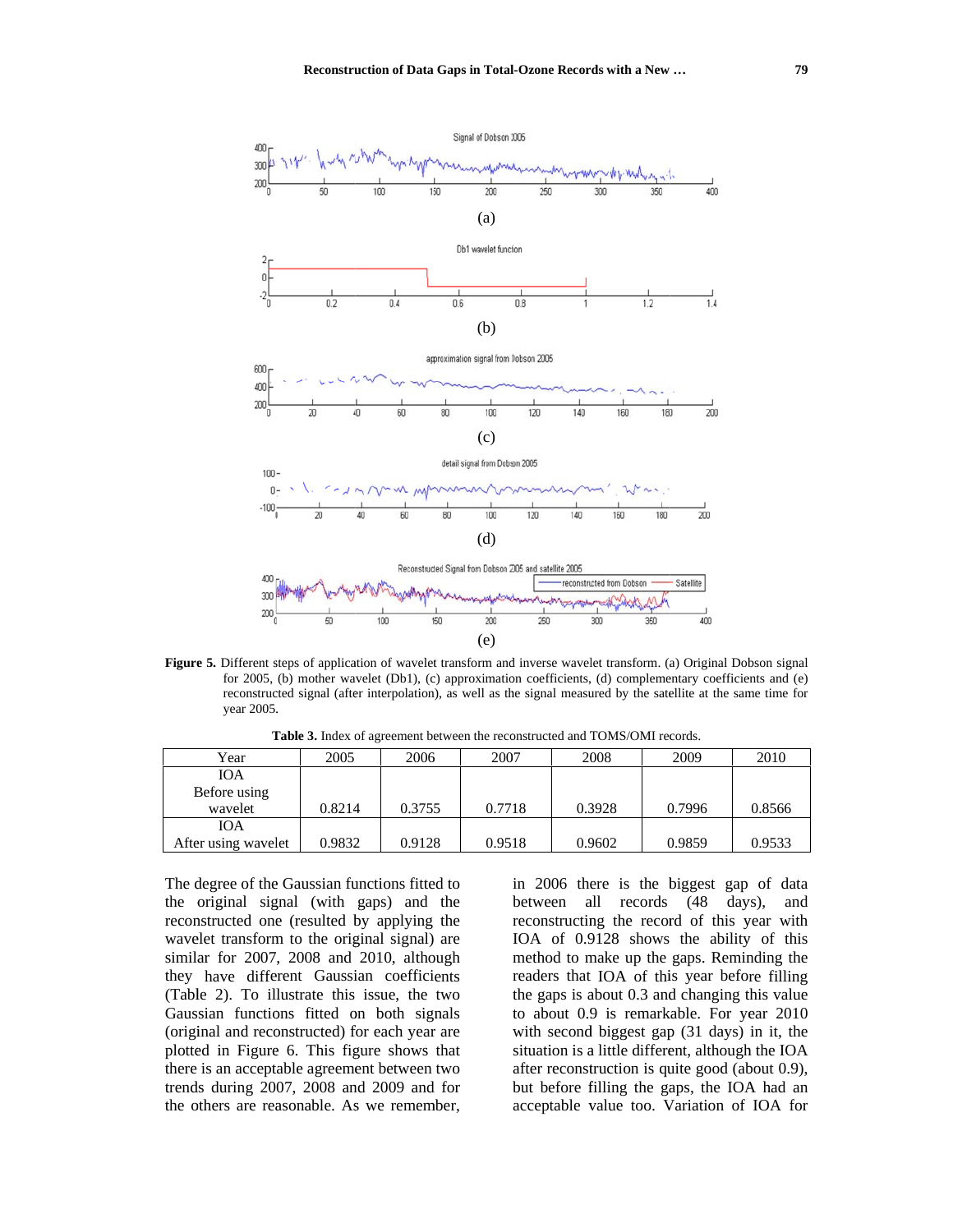considered years before and after applying the wavelet is listed in Table 3. The values Larger than 0.5 point to the fact that the observed difference between the trends fitted to the original and reconstructed signals in each figure is negligible.

### **5. Discussion and Conclusions**

To retrieve the information from a timedependent variable in a record and to reveal the underlying dynamics that corresponds to the recorded signal, a different but proper signal processing technique is required. Generally, the signal processing process consists of transforming a time varying variable record, signal, into another suitable function with different domain based on the purpose of the process. The purpose of signal processing is to extract the characteristic information embedded within the time series that is not readily observable in its original form. The measured daily mean Total-Ozone in long time, make it as a signal with all unclear characteristic of Total-Ozone especially the time variation of it. In most of signals obtained through measurement in laboratory, continuity is almost guaranteed but in such a large laboratory as the Earth, measurements frequently contain gaps, and discontinuity in signals is a very common feature. Discontinuity of a signal makes retrieving the underlying feature of that signal more worthwhile. In the previous study conducted by Farahani (2012a), they

tried to indicate that the ordinary methods of interpolation such as Nearest Neighbor, Linear, Spline and PCHIP adequately retrieve the missing data for gaps that last less than five days, and that they are not applicable for longer gaps. Following that study, exposing the shortcoming of ordinary interpolation methods motivated us to do the current study to fill the Total-Ozone data gaps by utilizing a complex method known as the wavelet method (even for longer than 5-day gaps). The proposed method based on the application of wavelet transform proved that this method is appropriate to fill the gaps of the Total-Ozone data for the periods of longer than five days and shorter than 18 days. This latest limitation of applying this method for gaps shorter than 18 days has been found through the computation and mathematical conception, and readers should not conflict it with two larger gaps (31 and 48 days) that we filled with the current technique. Results indicate that there is a good agreement (based on IOA) between the TOMS/OMI satellite signals as our reference and reconstructed Dobson signals (using wavelet technique to fill the gaps). Ultimately, the fitted Gaussian functions on the original and reconstructed Dobson signals showed an acceptable consistency. We suggest that this proposed method based on wavelet theory is applicable in filling gaps for up to 18 missed data.



Figure 6. The best Gaussian functions fitted to the original and reconstructed signals during 2005–2010.